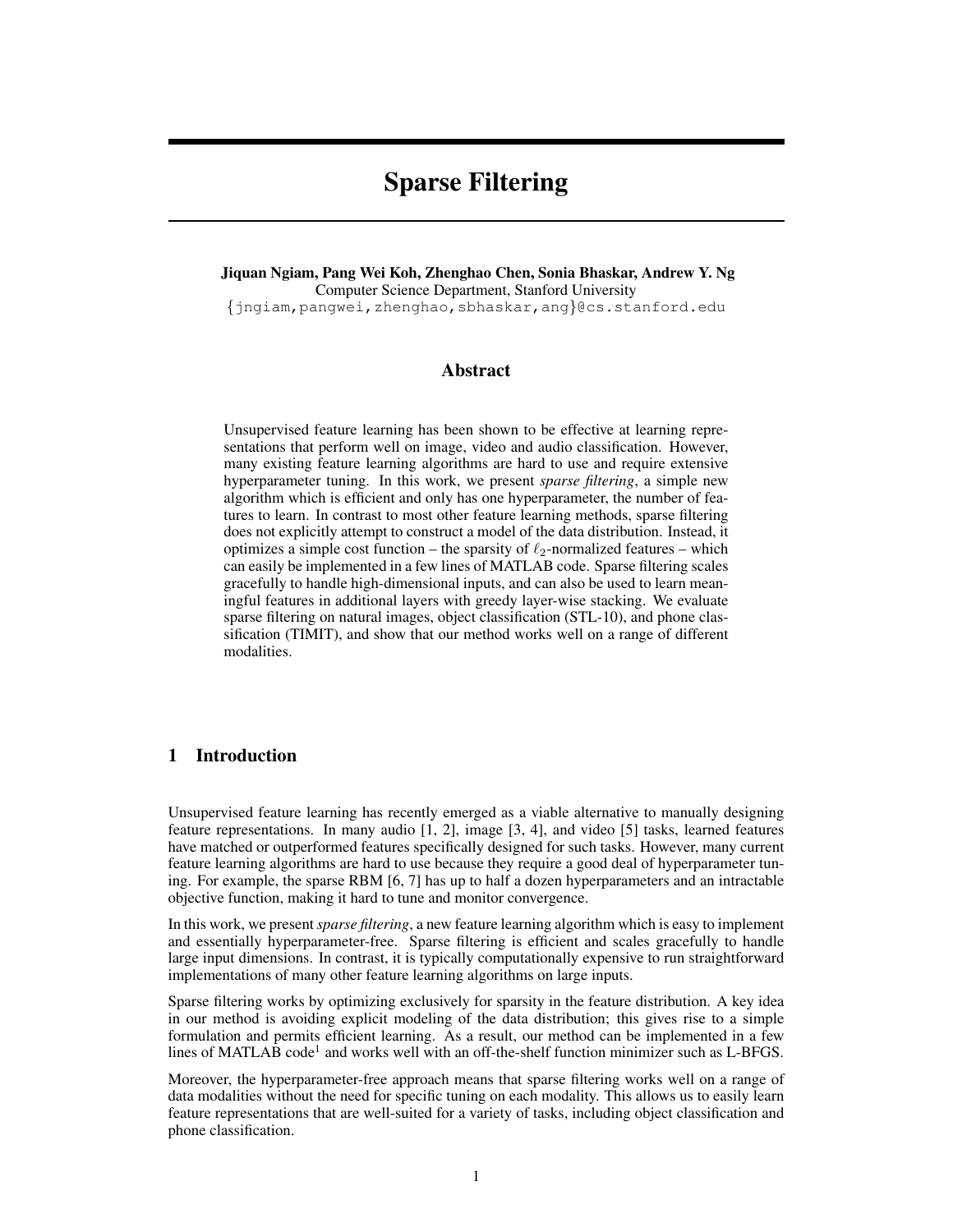| <b>Algorithm</b>              | <b>Tunable hyperparameters</b>                                 |  |
|-------------------------------|----------------------------------------------------------------|--|
| Our Method (Sparse Filtering) | # features                                                     |  |
| <b>ICA</b>                    | # features                                                     |  |
| Sparse Coding                 | # features, sparsity penalty, mini-batch size                  |  |
| Sparse Autoencoders           | # features, target activation, weight decay, sparsity penalty  |  |
| Sparse RBMs                   | # features, target activation, weight decay, sparsity penalty, |  |
|                               | learning rate, momentum                                        |  |

Table 1. Comparison of tunable hyperparameters in various feature learning algorithms.

# 2 Unsupervised feature learning

Traditionally, feature learning methods have largely sought to learn models that provide good approximations of the true data distribution; these include denoising autoencoders [8], restricted Boltzmann machines (RBMs) [6, 7], (some versions of) independent component analysis (ICA) [9, 10], and sparse coding [11], among others.

These feature learning approaches have been successfully used to learn good feature representations for a wide variety of tasks [1, 2, 3, 4, 5]. However, they are also often challenging to implement, requiring the tuning of various hyperparameters; see Table 1 for a comparison of tunable hyperparameters in several popular feature learning algorithms. Good settings for these hyperparameters can vary widely from task to task, and can sometimes result in a drawn-out development process. Though ICA has only one tunable hyperparameter, it scales poorly to large sets of features or large inputs. $<sup>2</sup>$ </sup>

In this work, our goal is to develop a simple and efficient feature learning algorithm that requires minimal tuning. To this end, we only focus on a few key properties of our features – population sparsity, lifetime sparsity, and high dispersal – without explicitly modeling the data distribution.

While learning a model for the data distribution is desirable, it can complicate learning algorithms: for example, sparse RBMs need to approximate the log-partition function's gradient in order to optimize for the data likelihood, while sparse coding needs to run relatively expensive inference at each iteration to find the coefficients of the active bases. The relative weightage of a data reconstruction term versus a sparsity-inducing term is also often a hyperparameter that needs to be tuned.

# 3 Feature distributions

The feature learning methods discussed in the previous section can all be viewed as generating particular feature distributions. For instance, sparse coding represents each example using a few non-zero coefficients (features). A feature distribution oriented approach can provide insights into designing new algorithms based on optimizing for desirable properties of the feature distribution.

For clarity, let us consider a feature distribution matrix over a finite dataset, where each row is a feature, each column is an example, and each entry  $f_j^{(i)}$  is the activity of feature j on example i. We assume that the features are generated through some deterministic function of the examples.

We consider the following as desirable properties of the feature distribution:

Sparse features per example (*Population Sparsity*). Each example should be represented by only a few active (non-zero) features. Concretely, for each column (one example) in our feature matrix,  $f^{(i)}$ , we want a small number of active elements. For example, an image can be represented by a description of the objects in it, and while there are many possible objects that can appear, only a few are typically present at a single time. This notion is known as population sparsity [13, 14] and is considered a principle adopted by the early visual cortex as an efficient means of coding.

<sup>&</sup>lt;sup>1</sup>We have included a complete MATLAB implementation of sparse filtering in the supplementary material.

<sup>&</sup>lt;sup>2</sup>ICA is unable to learn overcomplete feature representations unless one resorts to extremely expensive approximate orthogonalization algorithms [12]. Even when learning complete feature representations, it still requires an expensive orthogonalization step at every iteration.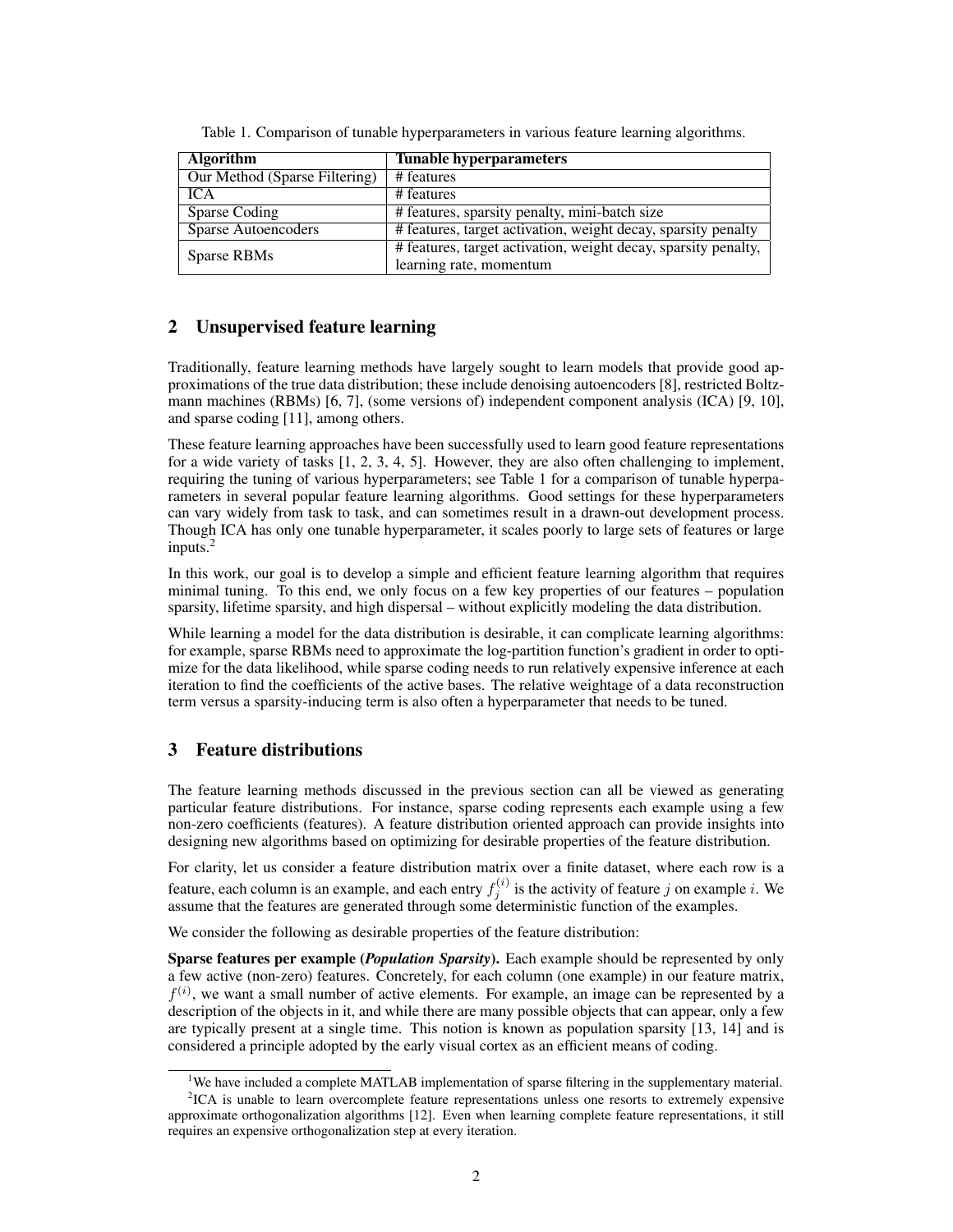Sparse features across examples (*Lifetime Sparsity*). Features should be discriminative and allow us to distinguish examples; thus, each feature should only be active for a few examples. This means that each row in the feature matrix should have few non-zero elements. This property is known as lifetime sparsity [13, 14].

Uniform activity distribution (*High Dispersal*). For each row, the distribution should have similar statistics to every other row; no one row should have significantly more "activity" than the other rows. Concretely, we consider the mean squared activations of each feature obtained by averaging the squared values in the feature matrix across the columns (examples). This value should be roughly the same for all features, implying that all features have similar contributions. While high dispersal is not strictly necessary for good feature representations, we found that enforcing high dispersal prevents degenerate situations in which the same features are always active [14]. For overcomplete representations, high dispersal translates to having fewer "inactive" features. As an example, principle component analysis (PCA) codes do not generally satisfy high dispersal since the codes that correspond to the largest eigenvalues are almost always active.

These properties of feature distributions have been explored in the neuroscience literature [9, 13, 14, 15]. For instance, [14] showed that population sparsity and lifetime sparsity are not necessarily correlated. We note that the characterization of neural codes have conventionally been expressed as properties of the *feature distribution*, rather than as a way of modeling the *data distribution*.

Many feature learning algorithms include these objectives. For example, the sparse RBM [6] works by constraining the expected activation of a feature (over its lifetime) to be close to a target value. ICA [9, 10] has constraints (e.g., each basis has unit norm) that normalize each feature, and further optimizes for the lifetime sparsity of the features it learns. Sparse autoencoders [16] also explicitly optimize for lifetime sparsity.

On the other hand, clustering-based methods such as  $k$ -means [17] can be seen as enforcing an extreme form of population sparsity where each cluster centroid corresponds to a feature and only one feature is allowed to be active per example. "Triangle" activation functions, which essentially serve to ensure population sparsity, have also been shown to obtain good classification results [17]. Sparse coding [11] is also typically seen as enforcing population sparsity.

In this work, we use the feature distribution view to derive a simple feature learning algorithm that solely optimizes for *population sparsity* while enforcing *high dispersal*. In our experiments, we found that realizing these two properties was sufficient to allow us to learn overcomplete representations; we also argue later that these two properties are jointly sufficient to ensure lifetime sparsity.

# 4 Sparse filtering

In this section, we will show how the sparse filtering objective captures the aforementioned principles. Consider learning a function that computes linear features for every example. Concretely, let  $f_j^{(i)}$  represent the  $j^{th}$  feature value (rows) for the  $i^{th}$  example (columns), where  $f_j^{(i)} = \mathbf{w_j}^T \mathbf{x^{(i)}}$ . Our method simply involves first normalizing the feature distribution matrix by rows, then by columns and finally summing up the absolute value of all entries.

Specifically, we first normalize each feature to be equally active by dividing each feature by its  $\ell_2$ norm across all examples:  $\tilde{f}_j = f_j / ||f_j||_2$ . We then normalize these features per example, so that they lie on the unit  $\ell_2$ -ball, by computing  $\hat{f}^{(i)} = \tilde{f}^{(i)}/\|\tilde{f}^{(i)}\|_2$ . The normalized features are optimized for sparseness using the  $\ell_1$  penalty. For a dataset of M examples, this gives us the sparse filtering objective (Eqn. 1):

minimize 
$$
\sum_{i=1}^{M} \left\| \hat{\mathbf{f}}^{(i)} \right\|_{1} = \sum_{i=1}^{M} \left\| \frac{\tilde{\mathbf{f}}^{(i)}}{\|\tilde{\mathbf{f}}^{(i)}\|_{2}} \right\|_{1}.
$$
 (1)

#### 4.1 Optimizing for population sparsity

The term  $\|\hat{\mathbf{f}}^{(\mathbf{i})}\|_1 = \|\$  $\tilde{\mathbf{f}}^{(i)}$  $\|\mathbf{\tilde{f}}^{(\mathbf{i})}\|_2$  $\int_{1}^{\infty}$  measures the *population sparsity* of the features on the  $i^{th}$  example. Since the normalized features  $\hat{f}^{(i)}$  are constrained to lie on the unit  $\ell_2$ -ball, this objective is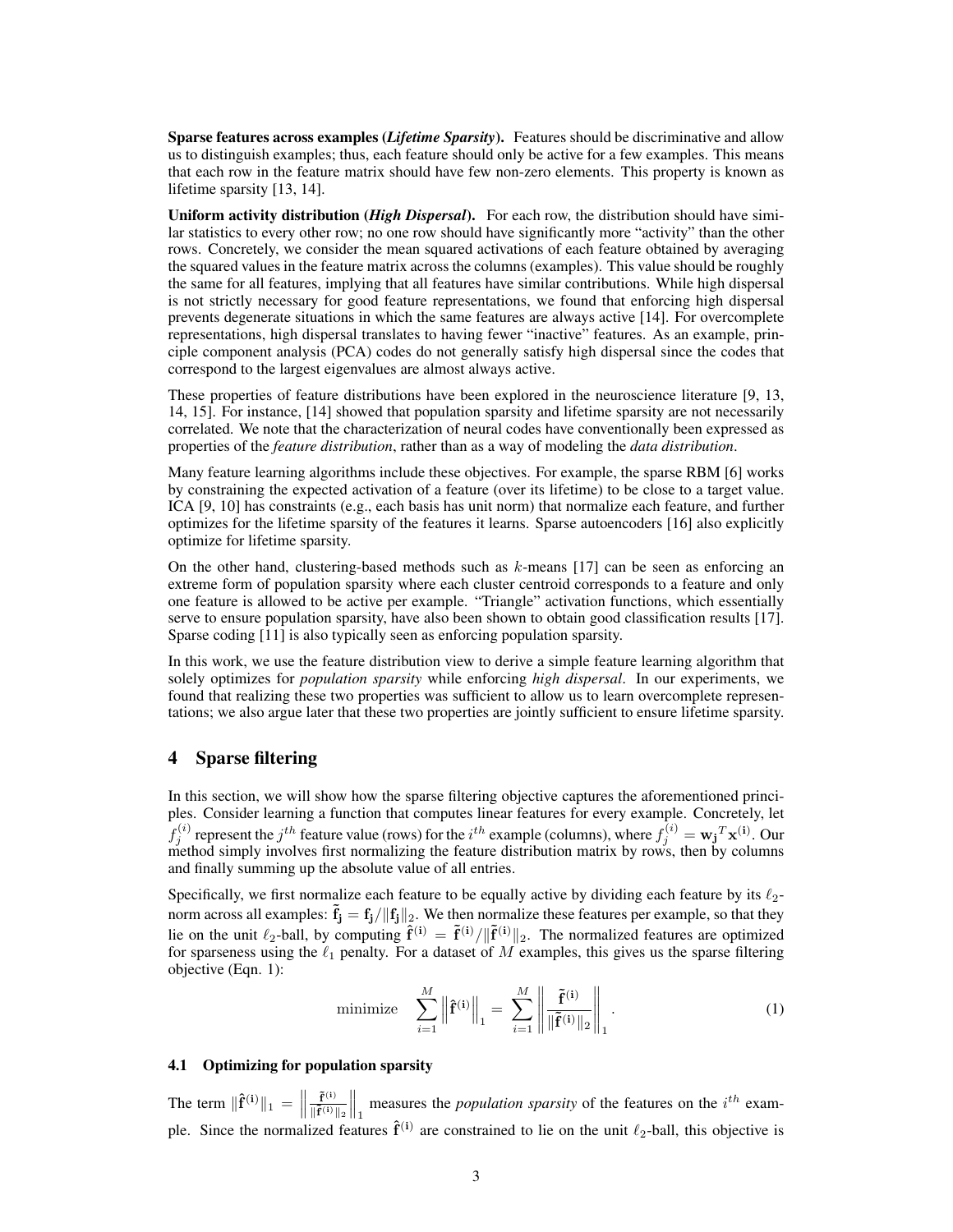minimized when the features are sparse (Fig. 1-Left), which corresponds to being close to the axes. Conversely, an example which has similar values for every feature would incur a high penalty.



Figure 1: Left: Sparse filtering showing two features  $(f_1, f_2)$  and two examples (red and green). Each example is first projected onto the  $\ell_2$ -ball and then optimized for sparseness. The  $\ell_2$ -ball is shown together with level sets of the  $\ell_1$ -norm. Notice that the sparseness of the features (in the  $\ell_1$ sense) is maximized when the examples are on the axes. Right: Competition between features due to normalization. We show one example where only  $f_1$  is increased. Notice that even though only  $f_1$  is increased, the normalized value of the second feature,  $\hat{f}_2$  decreases.

One property of normalizing features is that it implicitly introduces competition between features. Notice that if only one component of  $f^{(i)}$  is increased, all the other components  $\hat{f}^{(i)}_j$  will decrease because of the normalization (Fig. 1-Right). Similarly, if only one component of  $f^{(i)}$  is decreased, all other components will increase. Since we are minimizing  $\|\hat{f}^{(i)}\|_1$ , the objective encourages the normalized features,  $\hat{\mathbf{f}}^{(i)}$ , to be sparse and mostly close to zero. Putting this together with the normalization, this means that some features in  $f^{(i)}$  have to be large while most of them are small (close to zero). Therefore, the objective optimizes for population sparsity.

The formulation above is closely related to the Treves-Rolls [14, 18] measure of population/lifetime sparsity:  $s^{(i)} = \left[\sum_j \tilde{f}_j^{(i)}/F\right]^2 / \left[\sum_j (\tilde{f}_j^{(i)})^2 / F\right]$ , where F is the total number of features. This measure is commonly used to characterize the sparsity of neuron activations in the brain. In particular, our proposed formulation can be viewed as a re-scaling of the square-root of this measure.

# 4.2 Optimizing for high dispersal

Recall that for high dispersal we want every feature to be equally active. Specifically, we want the mean squared activation of each feature to be roughly equal. In our formulation of sparse filtering, we first normalize each feature so that they are equally active by dividing each feature by its norm across the examples:  $\mathbf{f}_j = \mathbf{f}_j / ||\mathbf{f}_j||_2$ . This has the same effect as constraining each feature to have the same expected squared value,  $E_{\mathbf{x}^{(i)} \sim D}[(f_j^{(i)})^2] = 1$ , thus enforcing high dispersal.

#### 4.3 Optimizing for lifetime sparsity

We found that optimizing for population sparsity and enforcing high dispersal led to lifetime sparsity in our features. To understand how lifetime sparsity is achieved, first notice that a feature distribution which is population sparse must have many non-active (zero) entries in the feature distribution matrix. Since these features are highly dispersed, these zero entries (and also the non-zero entries) are approximately evenly distributed among all the features. Therefore, every feature must have a significant number of zero entries and be lifetime sparse. This implies that optimizing for population sparsity and high dispersal is sufficient to define a good feature distribution.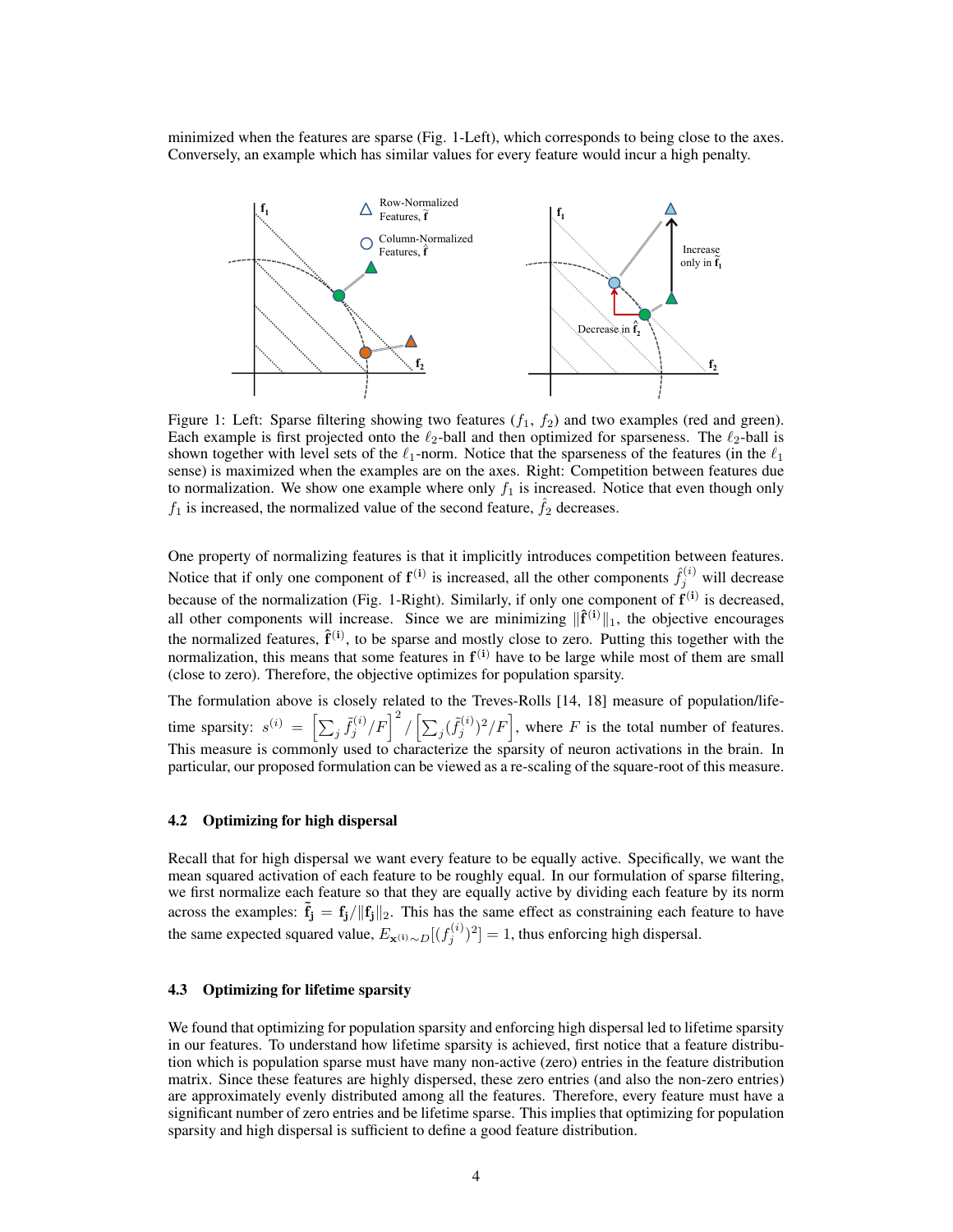#### 4.4 Deep sparse filtering

Since the sparse filtering objective is agnostic about the method which generates the feature matrix, one is relatively free to choose the feedforward network that computes the features. It is thus possible to use more complex non-linear functions (e.g.,  $f_j^{(i)} = \log(1 + (\mathbf{w_j^Tx^{(i)}})^2)$ ), or even multi-layered networks, when computing the features. In this way, sparse filtering presents itself as a natural framework for training deep networks.

Training a deep network with sparse filtering can be achieved using the canonical greedy layerwise approach [7, 19]. In particular, after training a single layer of features with sparse filtering, one can compute the normalized features  $\hat{f}^{(i)}$  and then use these as input to sparse filtering for learning another layer of features. In practice, we find that greedy layer-wise training with sparse filtering learns meaningful representations on the next layer (Sec. 5.2).

# 5 Experiments

In our experiments, we adopted the soft-absolute function  $f_j^{(i)} = \sqrt{\epsilon + (\mathbf{w}_j^T \mathbf{x}^{(i)})^2} \approx |\mathbf{w}_j^T \mathbf{x}^{(i)}|$ as our activation function, setting  $\epsilon = 10^{-8}$ , and used an off-the-shelf L-BFGS [20] package to optimize the sparse filtering objective until convergence.

# 5.1 Timing and scaling up



Figure 2: Timing comparisons between sparse coding, ICA, sparse autoencoders and sparse filtering over different input sizes.

In this section, we examine the efficiency of the sparse filtering algorithm by comparing it against ICA, sparse coding, and sparse autoencoders. We compared the convergence of each algorithm by measuring the relative change in function value over each iteration of the algorithm, stopping when this change dropped below a preset threshold. We performed experiments using 10,000 color image patches with varying image sizes to evaluate the efficiency and scalability of the methods. For each image size, we learned a complete set of features (i.e., equal to the number of input dimensions). We implemented sparse autoencoders as described in Coates et al. [17]. For sparse coding, we used code from [2], as it is fairly optimized and easy to modify.

For smaller image dimensions of sizes  $8 \times 8$  (192-dimensional inputs since our images have 3 color channels) and  $16 \times 16$  (768-dimensional inputs), we found that the algorithms generally performed similarly in terms of efficiency. However, with  $32 \times 32$  image patches (3072-dimensional inputs), sparse coding, sparse autoencoders and ICA were significantly slower to converge than sparse filtering (Fig. 2). For ICA, each iteration of the algorithm (FastICA [12]) requires orthogonalizing the bases learned; since the cost of orthogonalization is cubic in the number of features, the algorithm can be very slow when the number of features is large. For sparse coding, as the number of features increased, it took significantly longer to solve the  $\ell_1$ -regularized least squares problem for finding the coefficients.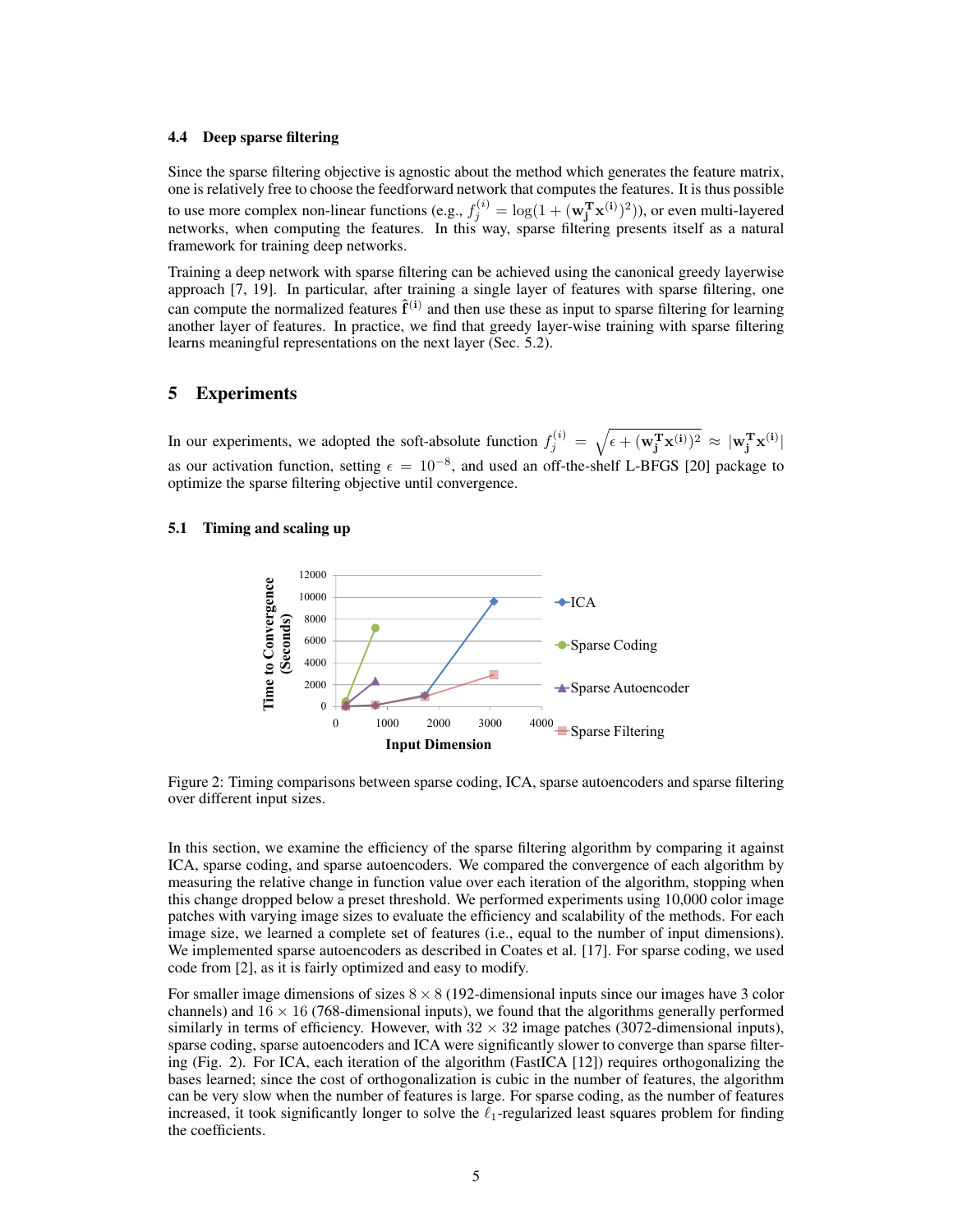We obtained an overall speedup of at least 4x over sparse coding and ICA when learning features from  $32 \times 32$  image patches. In contrast to ICA, optimizing the sparse filtering objective does not require the expensive cubic-time whitening step. For the larger input dimensions, sparse coding and sparse autoencoders did not converge in a reasonable time  $(<$ 3 hours).

#### 5.2 Natural images

In this section, we applied sparse filtering to learn features off 200,000 randomly sampled patches (16x16) from natural images [9]. The only preprocessing done before feature learning was to subtract the mean of each image patch from itself (i.e., removing the DC component).

The first layer of features learned by sparse filtering corresponded to Gabor-like edge detectors, similar to those learned by standard sparse feature learning methods [6, 9, 10, 11, 16]. More interestingly, when we learned a second layer of features using greedy layer-wise stacking on the features produced by the first layer, it discovers meaningful features that pool the first layer features (Fig. 3). We highlight that the second layer of features were learned using the same algorithm without any tuning or preprocessing of the data. While recent work by [21, 22] has also been able to learn meaningful second layer features, our method is simpler to implement, fast to run and does not require time-consuming tuning of hyperparameters.



Figure 3: Learned pooling units in a second layer using sparse filtering. We show the most strongly connected first layer units for each second layer unit; each column corresponds to a second layer unit.

| Method                  | Accuracy            |
|-------------------------|---------------------|
| Raw Pixels [17]         | $31.8\% \pm 0.63\%$ |
| <b>ICA</b> (Complete)   | $48.0\% \pm 1.47\%$ |
| K-means (Triangle) [17] | $51.5\% \pm 1.73\%$ |
| Random Weight Baseline  | $50.2\% \pm 1.08\%$ |
| <b>Our Method</b>       | $53.5\% \pm 0.53\%$ |

Figure 4: A subset of the learned filters from  $10 \times 10$  patches extracted from the STL dataset.

We also evaluated the performance of our model on an object classification task. We used the STL-10 dataset [17] which consists of a unsupervised training set of 100,000 images, a supervised training set of 10 training folds, each with 500 training instances, and a test set of 8,000 test instances. Each instance is a  $96 \times 96$  RGB image from 1 of 10 object categories.

To obtain features from the large image, we followed the protocol of [17]: features were extracted densely from all locations in each image and later pooled into quadrants. Supervised training was carried out by training a linear SVM on this representation of the training set where  $C$  and the receptive field size were chosen by hold-out cross-validation. We obtain a test set accuracy of 53.5%  $\pm$  0.53% with features learned from 10  $\times$  10 patches. For a fair comparison, the number of features learnt was also set to be consistent with the number of features used by [17].

In accordance with the recommended STL-10 testing protocol [17], we performed supervised training on each of the 10 supervised training folds and reported the mean accuracy on the full test set along with the standard deviation across the 10 training folds (Table 2).

Table 2. Classification accuracy on STL-10.

5.3 STL-10 object classification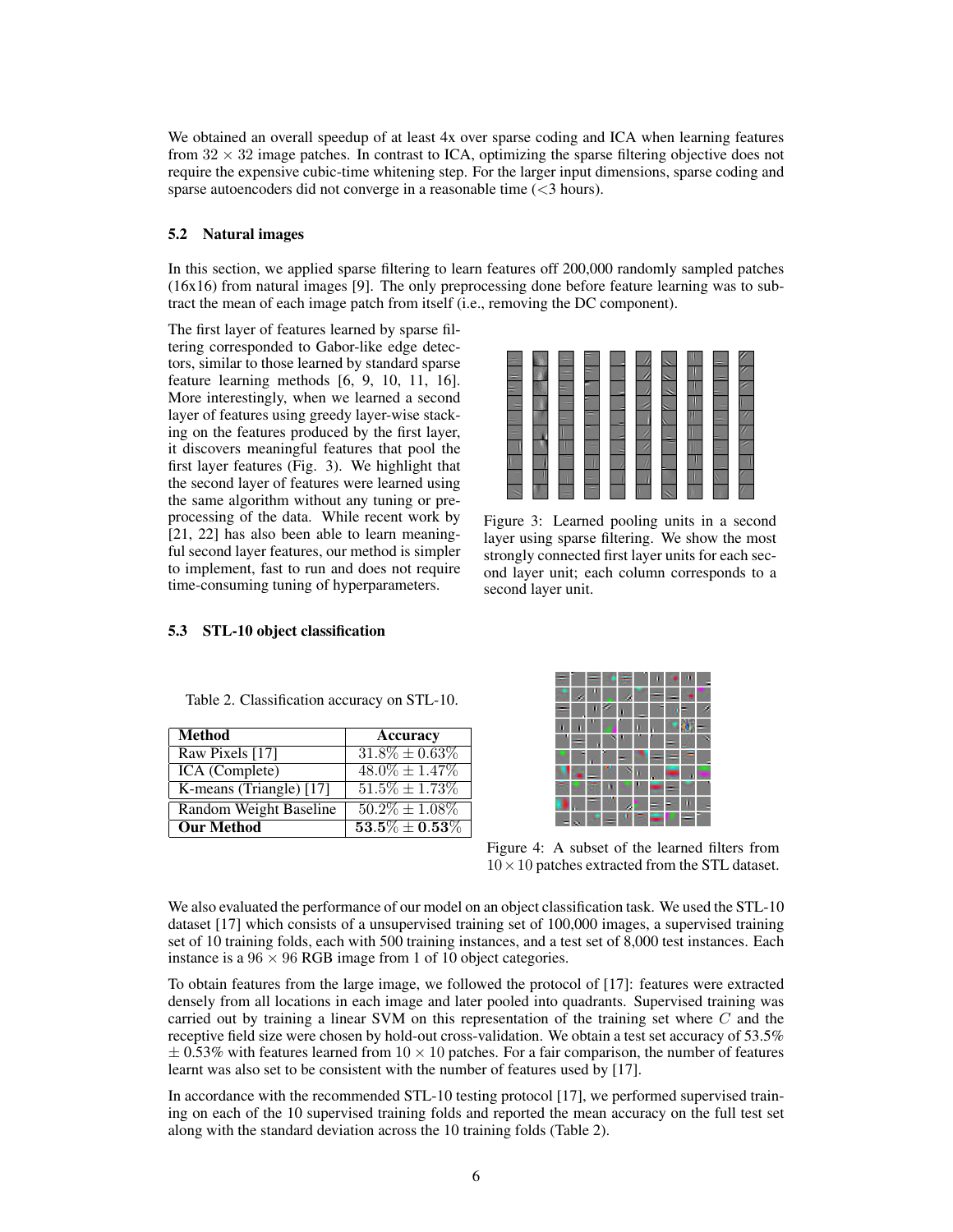In order to show the effects of feature learning, we include a comparison to a random weight baseline of our method. For the baseline, we keep the basic architecture (e.g., the divisive normalization), but fill the entries of the weight matrix  $\hat{W}$  by sampling random values. Random weight baselines have been shown to perform remarkably well on a variety of tasks [23], and provide a means of distinguishing the effect of our divisive normalization scheme versus the effect of feature learning.

### 5.4 Phone classification (TIMIT)

| <b>Method</b>                  |                               | <b>Accuracy</b> |
|--------------------------------|-------------------------------|-----------------|
| <b>ICA</b>                     | <b>SVM</b> (Linear)           | 57.3%           |
| <b>MFCC</b>                    | <b>SVM</b> (Linear)           | 67.2%           |
| <b>Sparse Coding</b>           | <b>SVM</b> (Linear)           | 76.8%           |
| Our Method                     | <b>SVM</b> (Linear)           | 75.7%           |
| <b>MFCC</b>                    | $\overline{\text{SVM (RBF)}}$ | 80.4%           |
| MFCC+ICA                       | $\overline{\text{SVM (RBF)}}$ | 78.3%           |
| MFCC+Sparse Coding             | $\overline{\text{SVM (RBF)}}$ | 80.1%           |
| <b>MFCC+Our Method</b>         | $\overline{\text{SVM (RBF)}}$ | $80.5\%$        |
| <b>HMM [24]</b>                | 78.6%                         |                 |
| Large Margin GMM (LMGMM) [25]  | 78.9%                         |                 |
| CRF[26]                        | 79.2%                         |                 |
| $MFCC+CDBN[2]$                 | 80.3%                         |                 |
| <b>Hierarchical LMGMM [27]</b> | 81.3%                         |                 |

Table 3. Test accuracy for phone classification using features learned from MFCCs.

To evaluate the model's ability to work with a range of data modalities, we further evaluated the ability of our models to do 39-way phone classification on the TIMIT dataset [28]. As with [2, 29], our dataset comprised 132,833 training phones and 6,831 testing phones. Following standard approaches [2, 24, 25, 26, 27, 29], we first extracted 13 mel-frequency cepstral coefficients (MFCCs) and augmented them with the first and second order derivatives. Using sparse filtering, we learned 256 features from contiguous groups of 11 MFCC frames. For comparison, we also learned sets of 256 features in a similar way using sparse coding [11, 30] and ICA [12]. A fixed-length feature vector was formed from each example using the protocol described in  $[29]$ .

To evaluate the relative performances of the different feature sets (MFCC, ICA, sparse coding and sparse filtering), we used a linear SVM, choosing the regularization coefficient  $C$  by cross-validation on the development set. We found that the features learned using sparse filtering outperformed MFCC features alone and ICA features; they were also competitive with sparse coding and faster to compute. Using an RBF kernel [31] gave performances competitive with state-of-the-art methods when MFCCs were combined with learned sparse filtering features (Table 3). In contrast, concatenating ICA and sparse coding features with MFCCs resulted in decreased performance when compared to MFCCs alone.

While methods such as the HMM and LMGMM were included in Table 3 to provide context, we note that these methods use pipelines that are more complex than straightforwardly applying a SVM. Indeed, these pipelines are built on top of feature representations that can be derived from a variety of sources, including sparse filtering. We thus see these methods as being complementary to sparse filtering.

# 6 Discussion

# 6.1 Connections to divisive normalization

Our formulation of population sparsity in sparse filtering is closely related to divisive normalization [32] – a process in early visual processing in which a neuron's response is divided by a (weighted)

<sup>&</sup>lt;sup>3</sup>We found that spliting the features into positive and negative components improved performance slightly.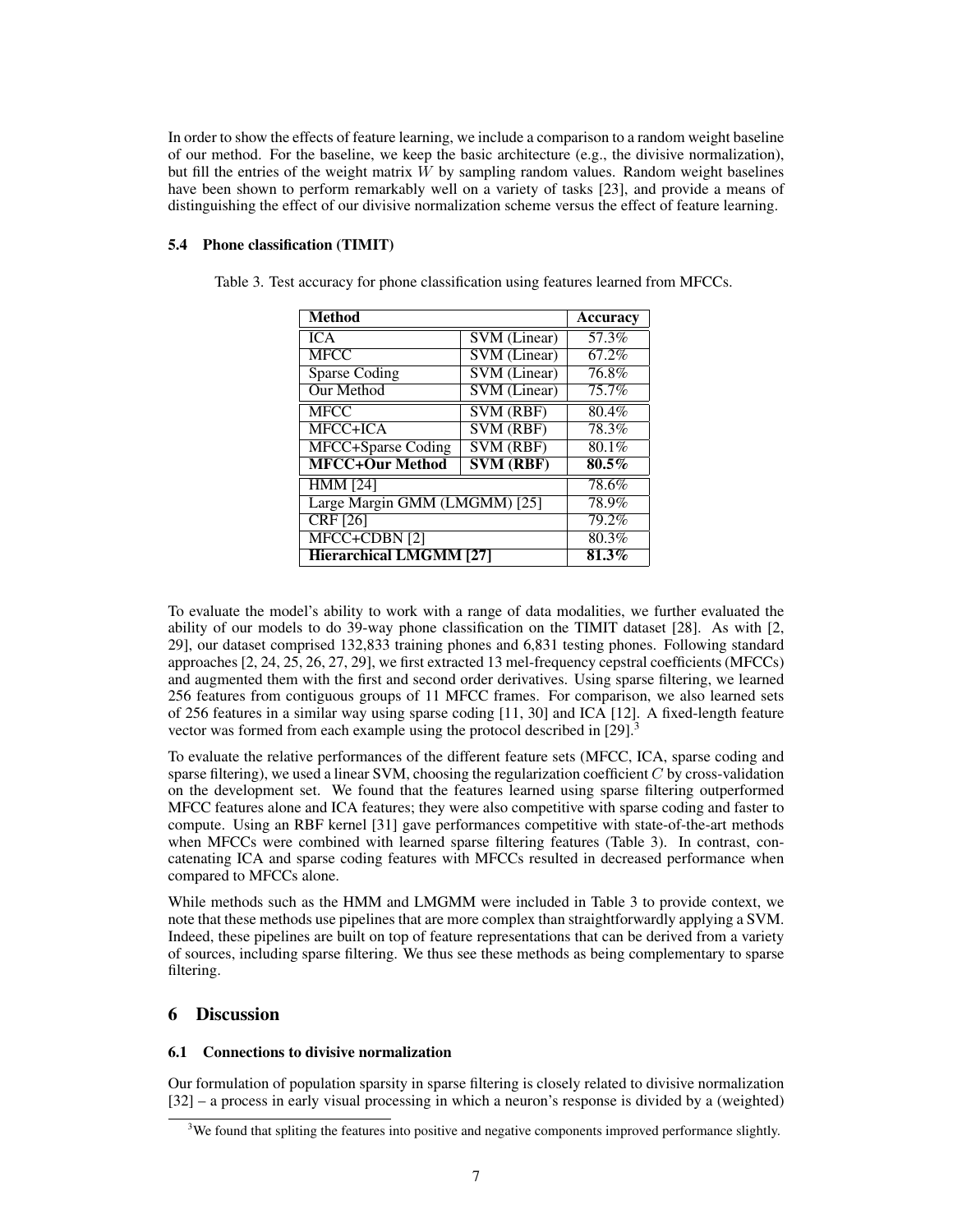sum of the responses of neighboring neurons. Divisive normalization has previously been found [33, 34] to be useful as part of a multi-stage object classification pipeline. However, it was introduced as a processing stage [33], rather than a part of unsupervised feature learning (pretraining). Conversely, sparse filtering uses divisive normalization as an integral component of the feature learning process to introduce competition between features, resulting in population sparse representations.

#### 6.2 Connections to ICA and sparse coding

The sparse filtering objective can be viewed as a normalized version of the ICA objective. In ICA [12], the objective is to minimize the response of linear filters (e.g.,  $||W\mathbf{x}||_1$ ), subject to the constraint that the filters are orthogonal to each other. The orthogonality constraint results in set of diverse filters. In sparse filtering, we replace the objective with a normalized sparsity penalty, where the response of filters are divided by the norm of the all the filters ( $\frac{||W\mathbf{x}||_1}{||W\mathbf{x}||_2}$ ). This introduces competition between the filters and thus removes the need for orthogonalization.

Similarly, one can apply the normalization idea to the sparse coding framework. In particular, sparse filtering resembles the  $\frac{\ell_1}{\ell_2}$  sparsity penalty that has been used in non-negative matrix factorization [35]. Thus, instead of the usual  $\ell_1$  penalty that is used in conjunction with sparse coding (i.e.,  $||s||_1$ ), one can instead use a normalized penalty (i.e.,  $||s||_1/||s||_2$ ). This normalized penalty is scale invariant and can be more robust to variations in the data.

# References

- [1] G. E. Dahl, M. Ranzato, A. Mohamed, and G. E. Hinton. Phone recognition with the mean-covariance restricted Boltzmann machine. In *NIPS*. 2010.
- [2] H. Lee, Y. Largman, P. Pham, and A. Y. Ng. Unsupervised feature learning for audio classification using convolutional deep belief networks. In *NIPS*. 2009.
- [3] J. Yang, K. Yu, Y. Gong, and T. Huang. Linear spatial pyramid matching using sparse coding for image classification. In *CVPR*, 2009.
- [4] M.A. Ranzato, F. J. Huang, Y.-L. Boureau, and Y. LeCun. Unsupervised learning of invariant feature hierarchies with applications to object recognition. In *CVPR*, 2007.
- [5] Q. V. Le, W. Y. Zou, S. Y. Yeung, and A. Y. Ng. Learning hierarchical spatio-temporal features for action recognition with independent subspace analysis. In *CVPR*, 2011.
- [6] H. Lee, C. Ekanadham, and A.Y. Ng. Sparse deep belief net model for visual area v2. In *NIPS*, 2008.
- [7] G. E. Hinton, S. Osindero, and Y.W. Teh. A fast learning algorithm for deep belief nets. *Neural Computation*, 18(7):1527–1554, 2006.
- [8] P. Vincent, H. Larochelle, Y. Bengio, and P. A. Manzagol. Extracting and composing robust features with denoising autoencoders. In *ICML*, 2008.
- [9] J. H. van Hateren and A. van der Schaaf. Independent component filters of natural images compared with simple cells in primary visual cortex. *Proceedings: Biological Sciences*, 265(1394):359–366, 1998.
- [10] A. J. Bell and T. J. Sejnowski. The "independent components" of natural scenes are edge filters. *Vision Res.*, 37(23):3327–3338, December 1997.
- [11] B. Olshausen and D. Field. Sparse coding with an overcomplete basis set: A strategy employed by V1? *Nature*, 1997.
- [12] A. Hyvärinen, J. Hurri, and Patrick O. Hoyer. *Natural Image Statistics: A Probabilistic Approach to Early Computational Vision. (Computational Imaging and Vision)*. Springer, 2nd printing. edition, 2009.
- [13] D. J. Field. What is the goal of sensory coding? *Neural Computation*, 6(4):559–601, July 1994.
- [14] B. Willmore and D. J. Tolhurst. Characterizing the sparseness of neural codes. *Network*, 12(3):255–270, January 2001.
- [15] O. Schwartz and E. P. Simoncelli. Natural signal statistics and sensory gain control. *Nature Neuroscience*, 4:819–825, 2001.
- [16] M.A. Ranzato, C. Poultney, S. Chopra, and Y. Lecun. Efficient learning of sparse representations with an energy-based model. In *NIPS*, 2006.
- [17] A. Coates, H. Lee, and A. Y. Ng. An analysis of single-layer networks in unsupervised feature learning. In *AISTATS*, 2011.